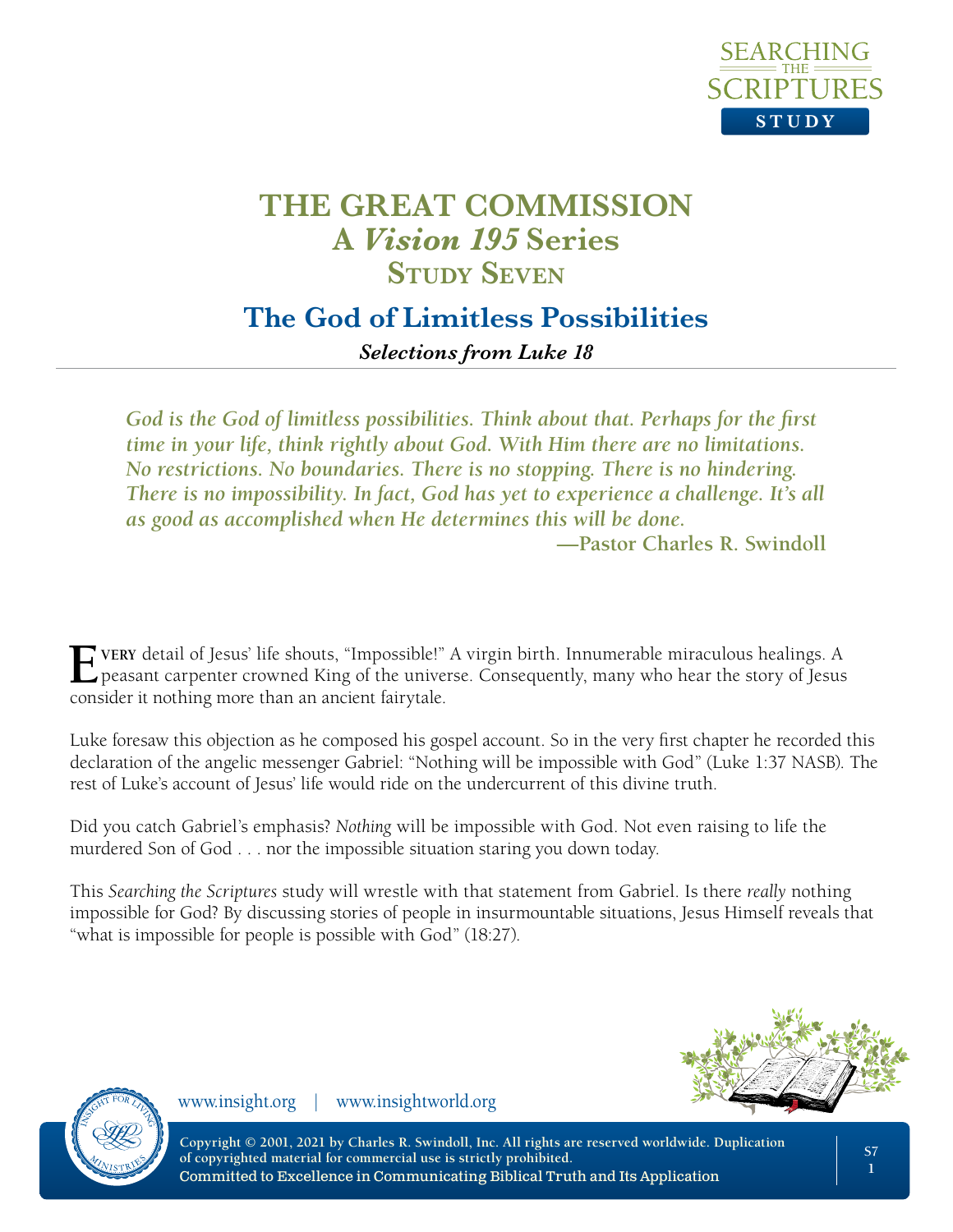

## **The God of Limitless Possibilities**

*Selections from Luke 18*



#### **PREPARE YOUR HEART**

One thing unites the people of God whose lives span centuries. They don't simply face their obstacles by their own grit and determination. *They trust that God can and will do the impossible.* Say your own prayer to God, showing your trust in Him and in His mighty power—that even during your study of His Word today, He might do the impossible in your life.



#### **TURN TO THE SCRIPTURES**

As you prepare to mine this passage for its gems of theological truth, remember that the Bible is not a sandbox full of cute stories and catchy one-liners. Real, human authors wrote each book of the Bible under the divine guidance of God's Spirit. Each book presents its own unique purpose, theme, and message.

Luke 18:1–30 might read to you as though Luke threw together four random stories. However, the gospel writer arranged these stories intentionally. We may not see the unifying thread at first glance, but exercising the Bible study tools of observation and interpretation will reveal a profound truth about the God who created the universe.

#### **Observation: Four Impossible Situations**

The first step of Pastor Chuck's Bible study method is to observe the passage by simply reading it and focusing only on what it says.<sup>1</sup> Read the four stories preserved in *Luke 18:1–30*, keeping a careful eye out for each story's main *problem* and the sequence of events. Try not get too lost in the weeds of the finer details and miss the broader meadow of the major themes.

#### **An Impossibly Stubborn Judge—Luke 18:1–8**

What request did the widow make of the judge in *Luke 18:3*? According to *18:2*, what characteristics did the judge show that prevented him from granting her request?

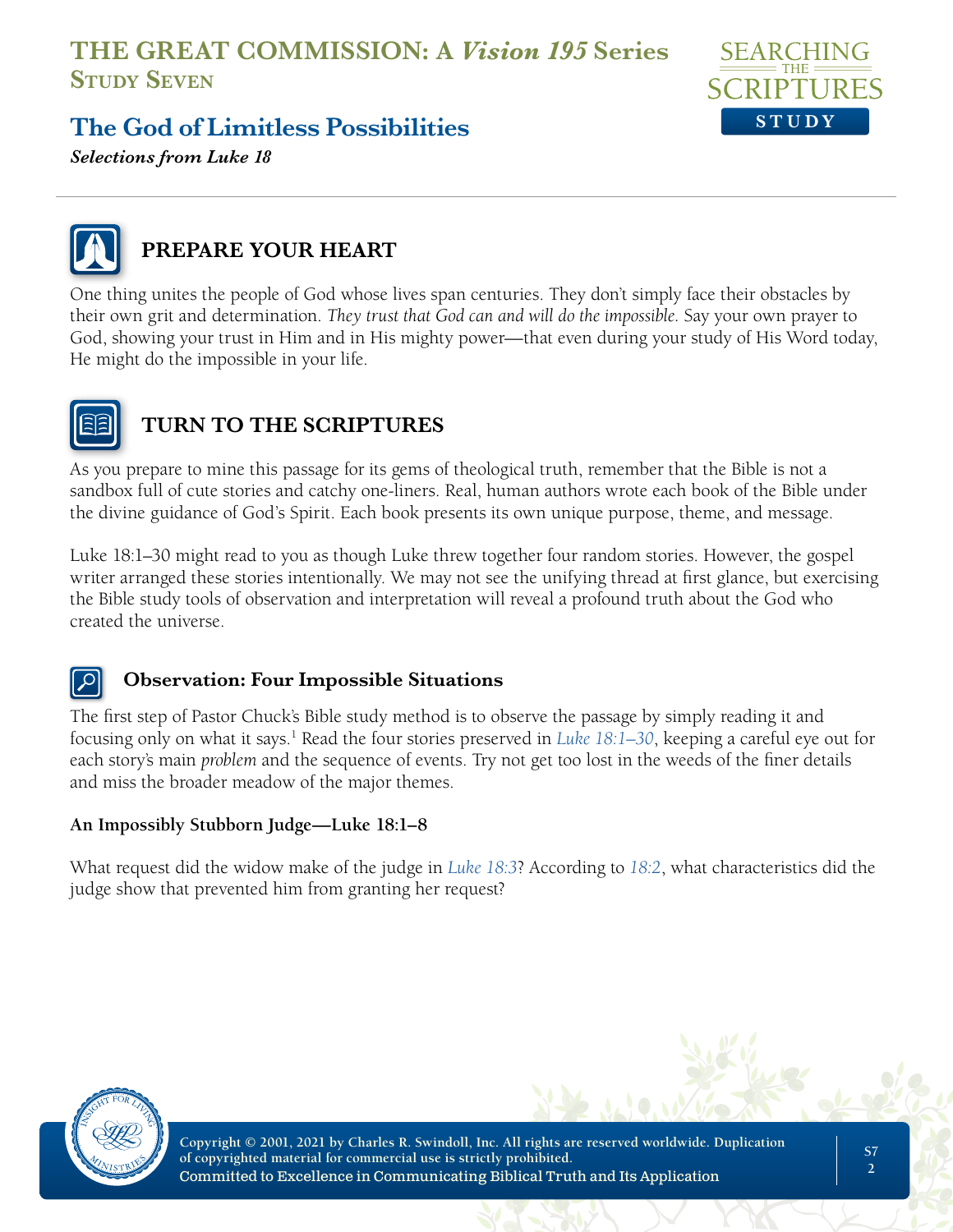

#### **The God of Limitless Possibilities**

*Selections from Luke 18*

According to *Luke 18:5*, why did the judge ultimately yield to the widow's request?

#### **An Impossibly Guilty Tax Collector—Luke 18:9–14**

According to *Luke 18:11–12*, what did the Pharisee say in the temple? What did the tax collector say in *18:13*?

According to *18:14*, which of the two men walked away from the temple justified before God?

#### **Impossibly Insignificant Children—Luke 18:15–17**

According to *Luke 8:15*, how did Jesus' disciples treat the parents who brought their children to Jesus? Why?

\_\_\_\_\_\_\_\_\_\_\_\_\_\_\_\_\_\_\_\_\_\_\_\_\_\_\_\_\_\_\_\_\_\_\_\_\_\_\_\_\_\_\_\_\_\_\_\_\_\_\_\_\_\_\_\_\_\_\_\_\_\_\_\_\_\_\_\_\_\_\_\_\_\_\_\_\_\_\_\_\_\_\_\_\_\_\_

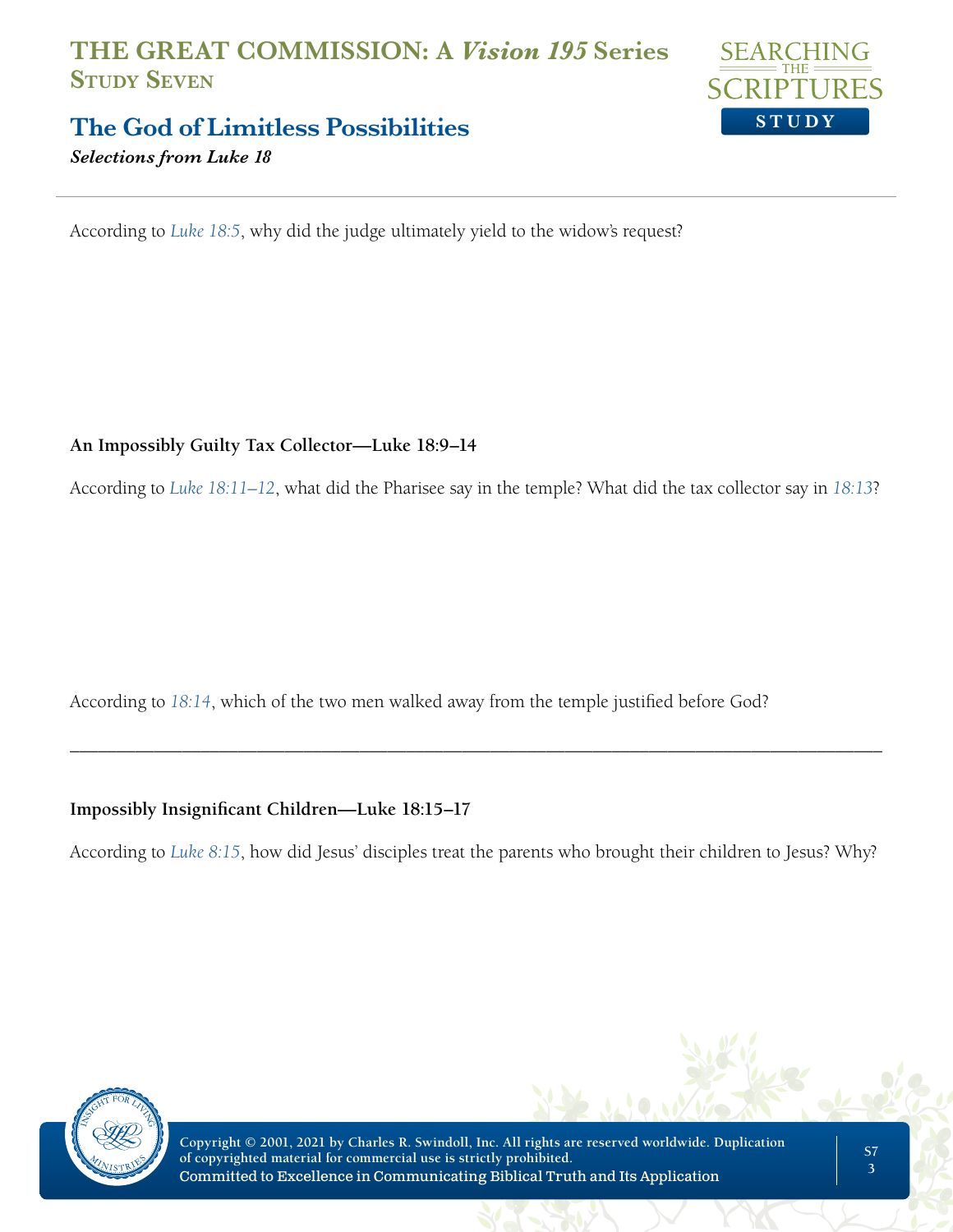

## **The God of Limitless Possibilities**

*Selections from Luke 18*

What did Jesus teach about the kingdom of God in *Luke 18:16–17* by using the example of these children?

#### **An Impossibly Proud Ruler—Luke 18:18–30**

According to *Luke 18:18*, what question brought this ruler to Jesus? How did Jesus answer his question in *18:22*?

How did the ruler respond in *18:23* to Jesus' answer?

*This is about belief, humility, trusting Jesus. It's not about impressing and doing so that others will stand and take notice.* **—Pastor Chuck Swindoll**

At this point, these four isolated events may still seem totally unrelated to one another. However, they each have one major theme in common: Jesus made an *impossible* situation *possible*.

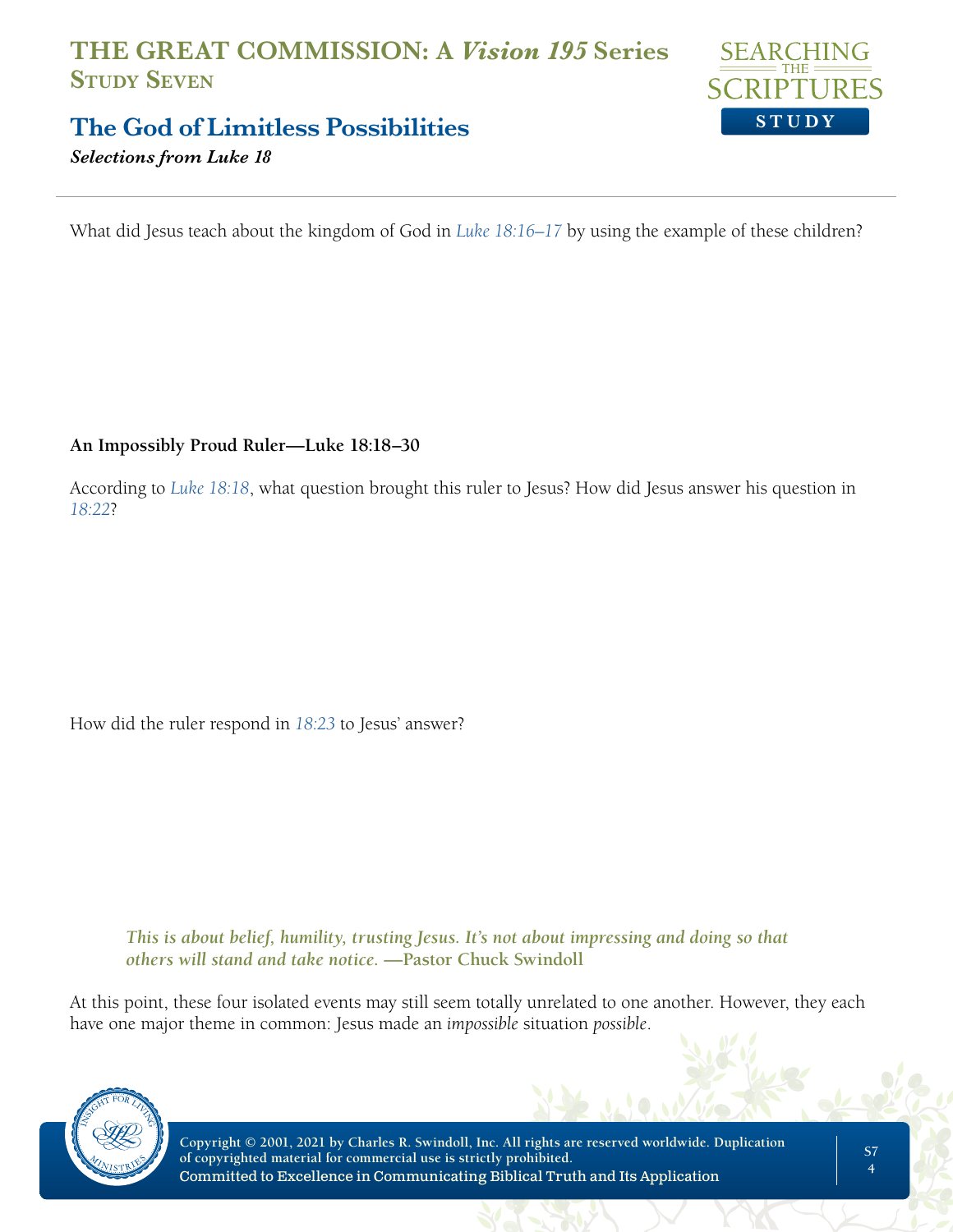

#### **The God of Limitless Possibilities**

*Selections from Luke 18*

#### **Interpretation: Jesus Does the Impossible**

With a basic understanding of the plot of each of the four stories recorded in Luke 18, let's look back to see the key theological *meaning* behind each account. As you review the passage, focus on how Jesus made possible an otherwise impossible circumstance.

Thankfully, biblical authors occasionally do much of the heavy lifting and interpret the text for us. Based on *Luke 18:1* and *7*, what example does the persistent widow provide for those who believe in Jesus?

How did the dispositions of the Pharisee and the tax collector differ as they stood before God? What does this contrast reveal about what kind of attitude characterizes those in Jesus' kingdom? Look also at *18:14*.

During Jesus' day, most children were at best ignored and at worst despised by adults because they couldn't contribute to society the way an adult could. In light of this reality, what does *18:15–17* reveal about how Jesus sees those whom society considers insignificant?

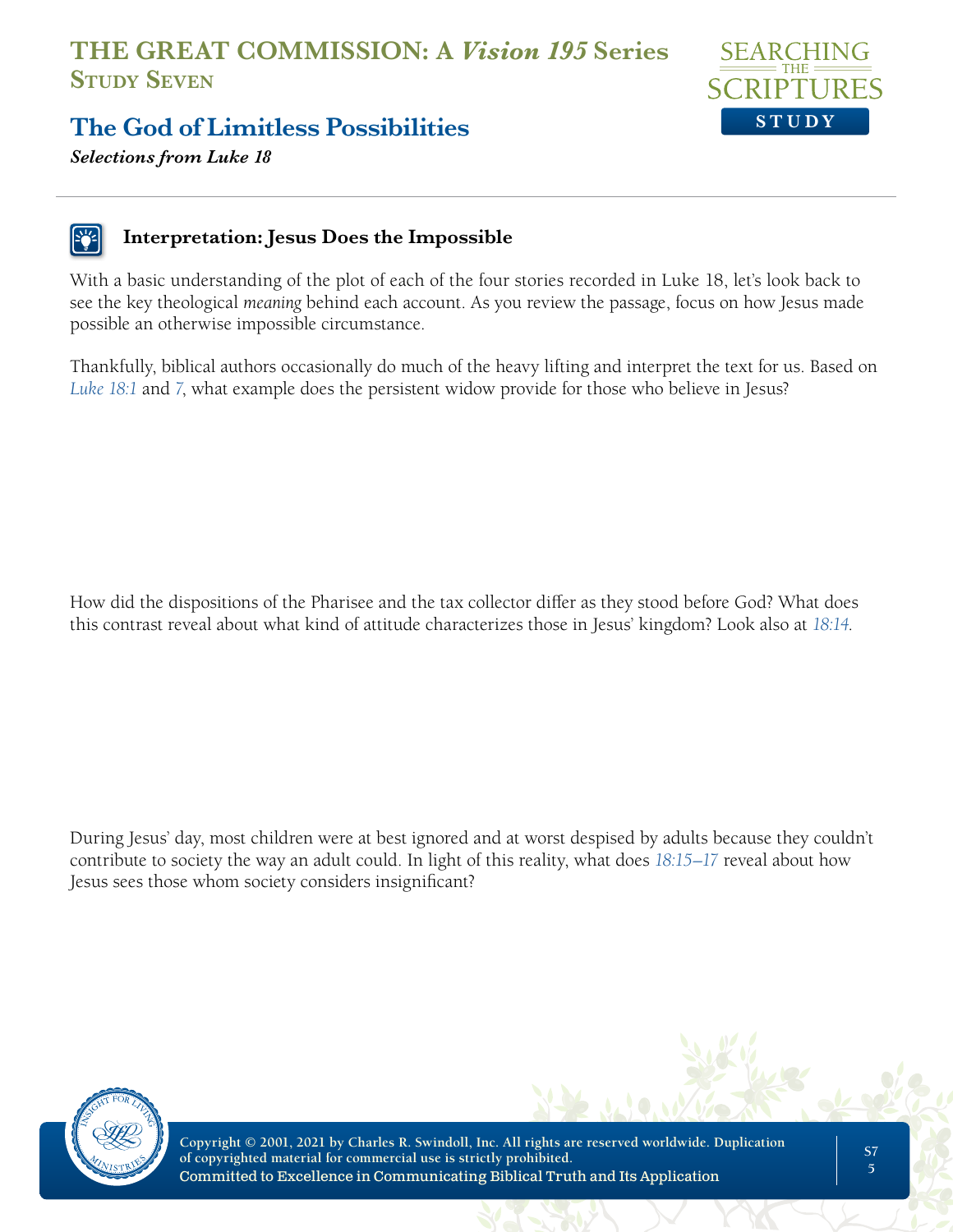

#### **The God of Limitless Possibilities**

*Selections from Luke 18*

This entire chapter of Luke's gospel is a symphony about the power of God that gradually crescendos until its climax in *Luke 18:26–27*. In light of the conversation with the rich ruler, what does Jesus' statement in *18:27* say about trying to earn salvation by human efforts? Based on this passage, what—or who—is the basis of salvation?

*If you allow God to be God . . . you will have no difficulty with worry, or praying as you should, or thinking and living as He would be pleased for you to do.*  **—Pastor Chuck Swindoll**

#### **Correlation: Judah's Impossible Circumstances**

People across time have faced impossible situations and consequently have needed reminders about the God of limitless possibilities—just as the disciples did in Jesus' day and just as we do today.

Jeremiah was a prophet during a time when Judah was on a fast downward slide into evil. Judah's kings worshiped false gods, and the threatening shadow of conquest by Babylon loomed ever larger with each passing day. This led many in Judah to question either God's faithfulness or His ability to save them . . . or both! Jeremiah tackled their concerns head-on.

Read the prayer recorded in *Jeremiah 32:17–25*. What timeless truths does Jeremiah share about the Lord in *32:17*?

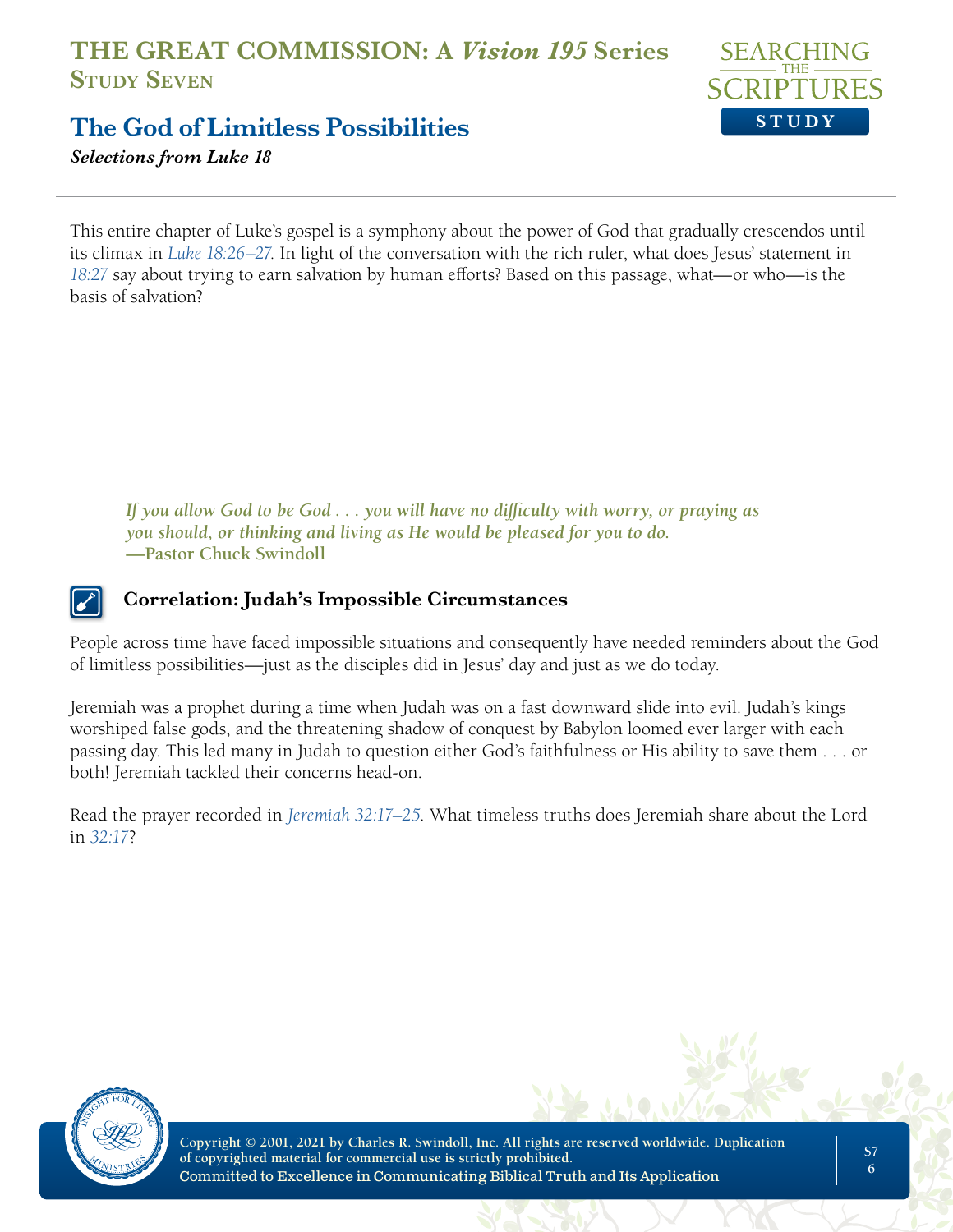

## **The God of Limitless Possibilities**

*Selections from Luke 18*

What impossible situations did Jeremiah describe in this prayer? How did he show that these circumstances weren't too difficult for God?

These truths penned by Jeremiah ring as true today as they did thousands of years ago. It may be easy to say nothing is too hard for God . . . but what does it look like for us to live in light of that truth?



#### **Application: Facing Today's Impossibilities**

Before we look at Pastor Chuck's application of these incredible truths of Scripture, take a few minutes to prayerfully reflect on your present circumstances. Have your actions shown a trust in the God of limitless possibilities? Or do you look at everything going on around you thinking, *mission impossible*?

For application, Pastor Chuck sees this passage asking each of us three challenging questions. Think about these questions and record your thoughts in the spaces below.

First, *how big is God in your mind*? Does your perspective jibe with the theological truth we discovered through this passage?

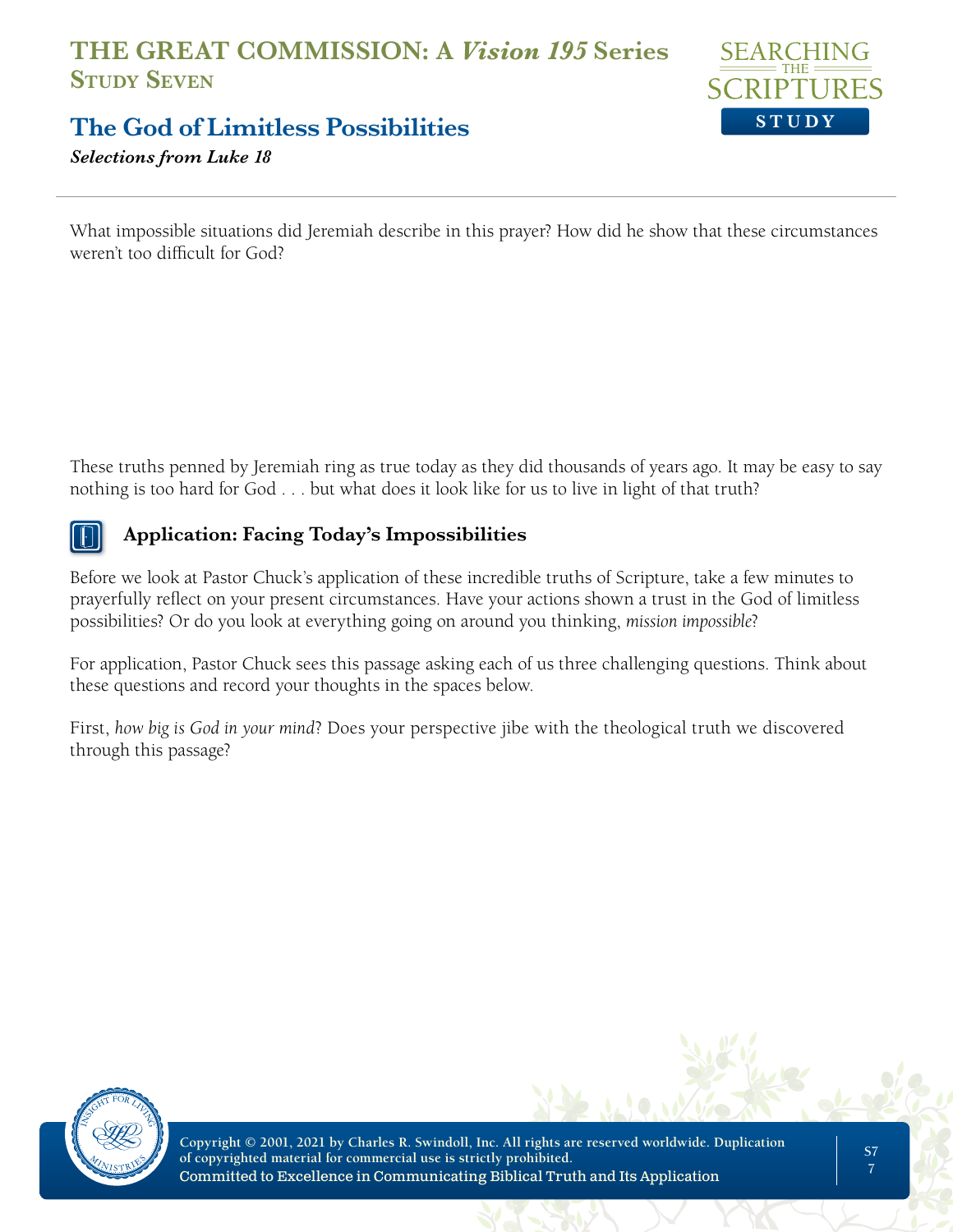

## **The God of Limitless Possibilities**

*Selections from Luke 18*

Second, *what specific thing have you marked off as "impossible"*? Healing from a past wound? Overcoming a struggle or addiction? Restoring that broken relationship? Wading into the waters of the unknown and unfamiliar? Remember, God does the impossible all the time, and He can do it again in your life as well as in the lives of those you love.

Third, *if God is leading you in a whole new direction spiritually, will you say yes*? Perhaps He is nudging you to renew your prayer life, to switch careers, to leave your home and pursue ministry in a completely new way.

For God, there is no such thing as impossibilities. When people think, *mission impossible*, God declares, *mission possible*! No mountain is too tall for heaven to move. And no impossible situation you face today is too difficult for Him. Pray. Trust. *He is God!*